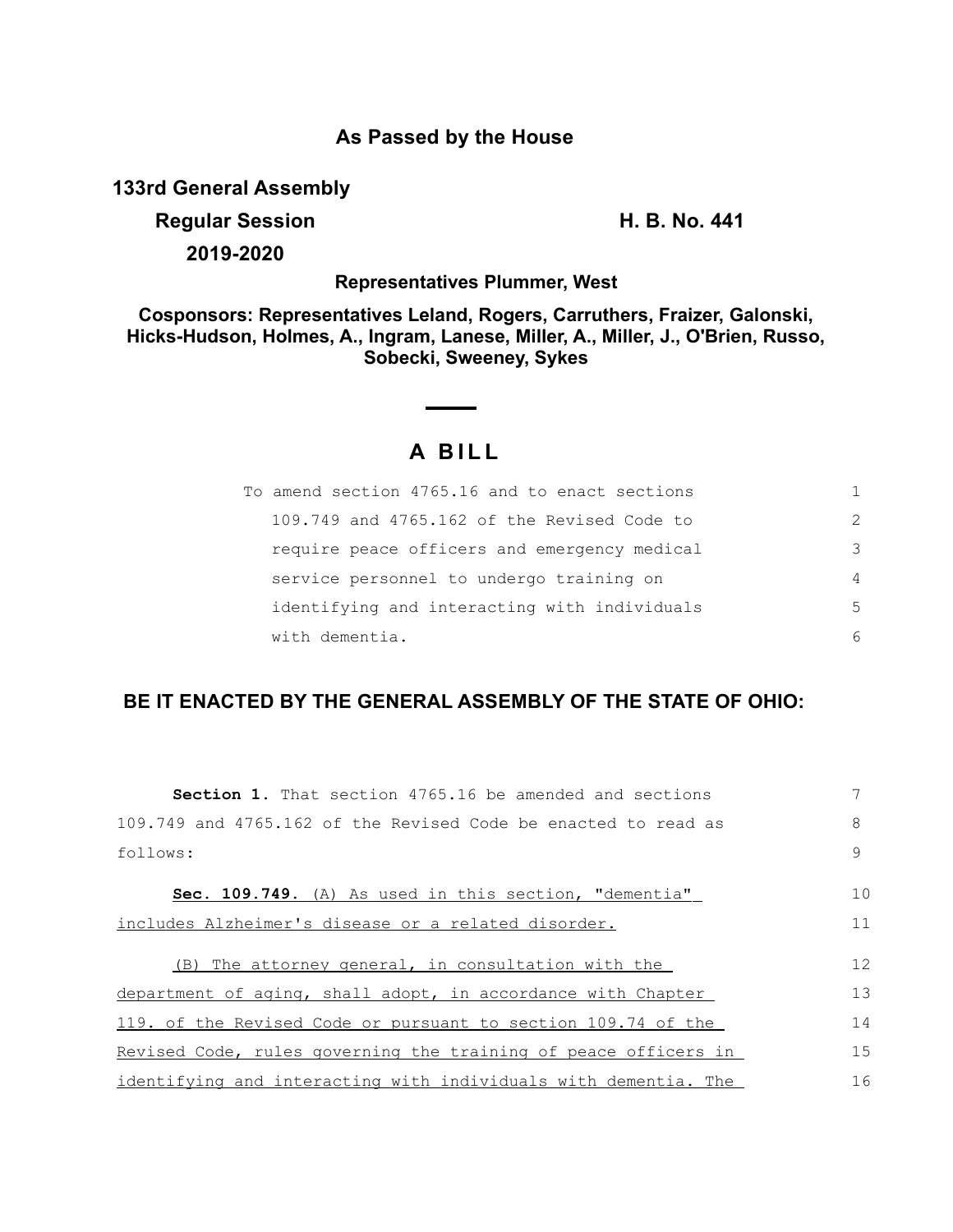rules shall specify both of the following: (1) The amount of dementia-related training, which shall be at least two hours of instruction, that is necessary for satisfactory completion of basic training programs at approved peace officer training schools; (2) The amount of dementia-related training, which shall be at least one hour of instruction, that may be credited for continuing professional training. (C) The dementia-related training required under this section shall include instruction in all of the following: (1) Identifying individuals with dementia, including psychiatric and behavioral symptoms of dementia; (2) Respectful and effective communication techniques for communicating with individuals with dementia and their caregivers; (3) Techniques for addressing the behavioral symptoms of dementia, including alternatives to physical restraint; (4) Identifying and reporting incidents of abuse, neglect, and exploitation of individuals with dementia to the office of the attorney general; (5) Protocols for contacting caregivers when an individual with dementia is found wandering or during an emergency or crisis situation; (6) Local resources available for individuals with dementia; (7) Local and national organizations that assist peace officers with locating missing and wandering individuals with 17 18 19 20 21 22 23 24 25 26 27 28 29 30 31 32 33 34 35 36 37 38 39 40 41 42 43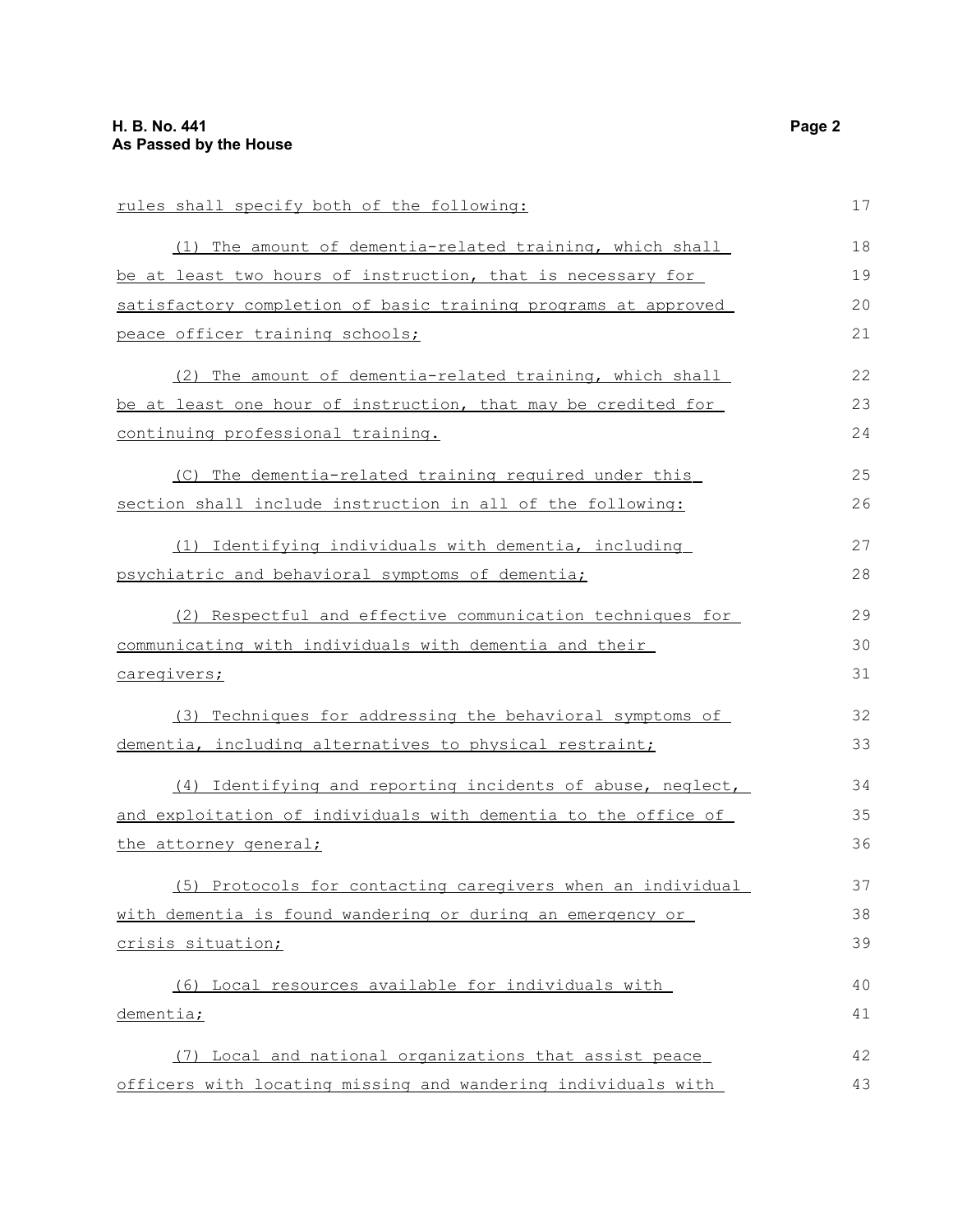#### dementia and returning them to their caregivers.

**Sec. 4765.16.** (A) All courses offered through an emergency medical services training program or an emergency medical services continuing education program, other than ambulance driving and the dementia education and training course developed under section 4765.162 of the Revised Code, shall be developed under the direction of a physician who specializes in emergency medicine. Each course that deals with trauma care shall be developed in consultation with a physician who specializes in trauma surgery. Except as specified by the state board of emergency medical, fire, and transportation services pursuant to rules adopted under section 4765.11 of the Revised Code, each course offered through a training program or continuing education program shall be taught by a person who holds the appropriate certificate to teach issued under section 4765.23 of the Revised Code. 45 46 47 48 49 50 51 52 53 54 55 56 57 58 59

(B) A training program for first responders shall meet the standards established in rules adopted by the board under section 4765.11 of the Revised Code. The program shall include courses in both each of the following areas for at least the number of hours established by the board's rules: 60 61 62 63 64

(1) Emergency victim care;

(2) Reading and interpreting a trauma victim's vital signs<sub>i</sub>

 (3) Identifying and interacting with individuals with dementia, as provided in the dementia education and training course developed under section 4765.162 of the Revised Code.

(C) A training program for emergency medical techniciansbasic shall meet the standards established in rules adopted by 71 72

44

65

66 67

68 69 70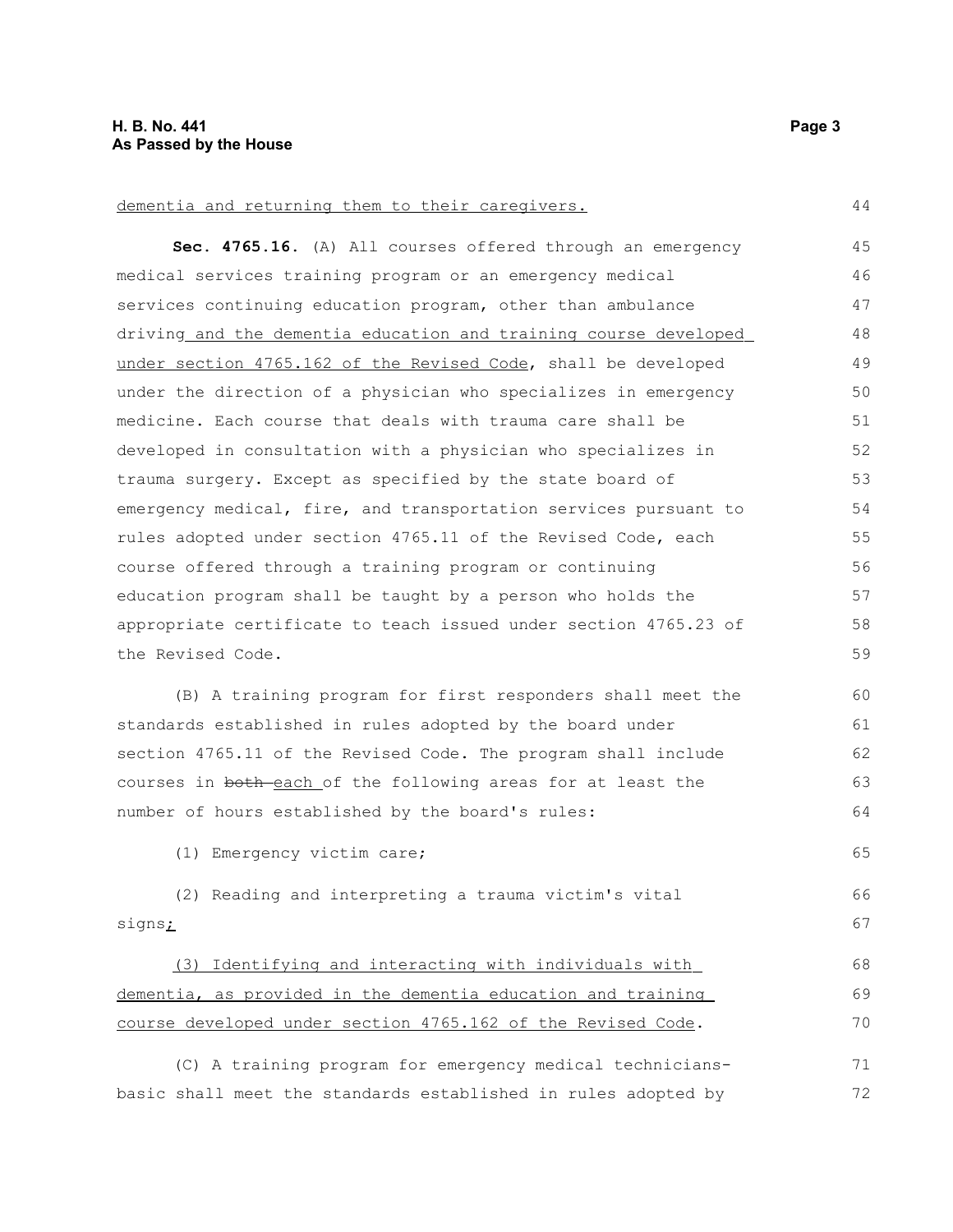| the board under section 4765.11 of the Revised Code. The program | 73 |
|------------------------------------------------------------------|----|
| shall include courses in each of the following areas for at      | 74 |
| least the number of hours established by the board's rules:      | 75 |
| (1) Emergency victim care;                                       | 76 |
| (2) Reading and interpreting a trauma victim's vital             | 77 |
| signs;                                                           | 78 |
| (3) Triage protocols for adult and pediatric trauma              | 79 |
| victims;                                                         | 80 |
| (4) In-hospital training;                                        | 81 |
| (5) Clinical training;                                           | 82 |
| (6) Training as an ambulance driver;                             | 83 |
| (7) Identifying and interacting with individuals with            | 84 |
| dementia, as provided in the dementia education and training     | 85 |
| course developed under section 4765.162 of the Revised Code.     |    |
| Each operator of a training program for emergency medical        | 87 |
| technicians-basic shall allow any pupil in the twelfth grade in  | 88 |
| a secondary school who is at least seventeen years old and who   | 89 |
| otherwise meets the requirements for admission into such a       | 90 |
| training program to be admitted to and complete the program and, | 91 |
| as part of the training, to ride in an ambulance with emergency  | 92 |
| medical technicians-basic, emergency medical technicians-        | 93 |
| intermediate, and emergency medical technicians-paramedic. Each  | 94 |
| emergency medical service organization shall allow pupils        | 95 |
| participating in training programs to ride in an ambulance with  | 96 |
| emergency medical technicians-basic, advanced emergency medical  | 97 |
| technicians-intermediate, and emergency medical technicians-     | 98 |
| paramedic.                                                       | 99 |
|                                                                  |    |

(D) A training program for emergency medical technicians-100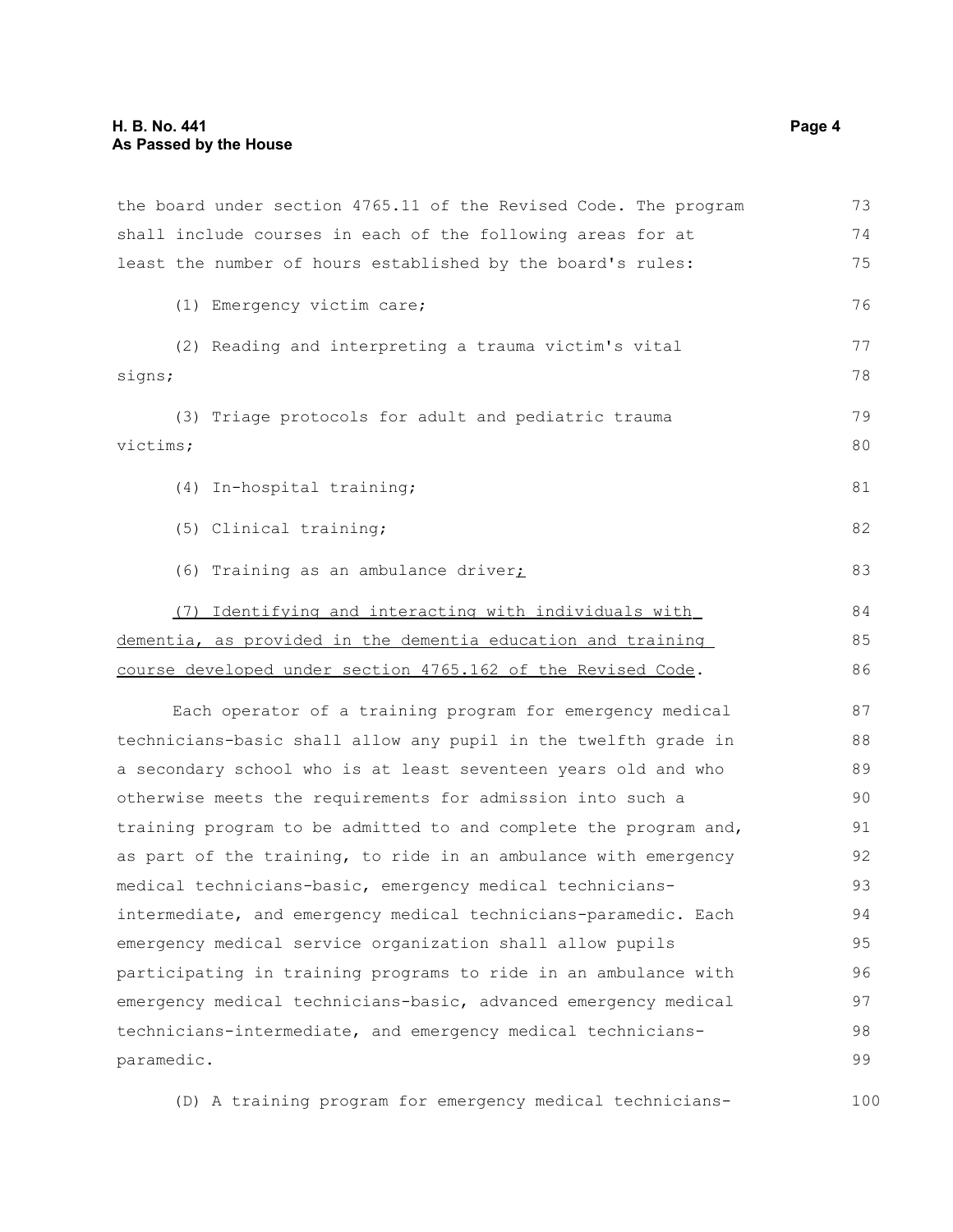### **H. B. No. 441 Page 5 As Passed by the House**

intermediate shall meet the standards established in rules adopted by the board under section 4765.11 of the Revised Code. The program shall include, or require as a prerequisite, the training specified in division (C) of this section and courses in each of the following areas for at least the number of hours established by the board's rules: 101 102 103 104 105 106

(1) Recognizing symptoms of life-threatening allergic reactions and in calculating proper dosage levels and administering injections of epinephrine to persons who suffer life-threatening allergic reactions, conducted in accordance with rules adopted by the board under section 4765.11 of the Revised Code; 107 108 109 110 111 112

(2) Venous access procedures;

(3) Cardiac monitoring and electrical interventions to support or correct the cardiac function. 114 115

(E) A training program for emergency medical techniciansparamedic shall meet the standards established in rules adopted by the board under section 4765.11 of the Revised Code. The program shall include, or require as a prerequisite, the training specified in divisions (C) and (D) of this section and courses in each of the following areas for at least the number of hours established by the board's rules: 116 117 118 119 120 121 122

(1) Medical terminology; (2) Venous access procedures; (3) Airway procedures; (4) Patient assessment and triage; (5) Acute cardiac care, including administration of parenteral injections, electrical interventions, and other 123 124 125 126 127 128

113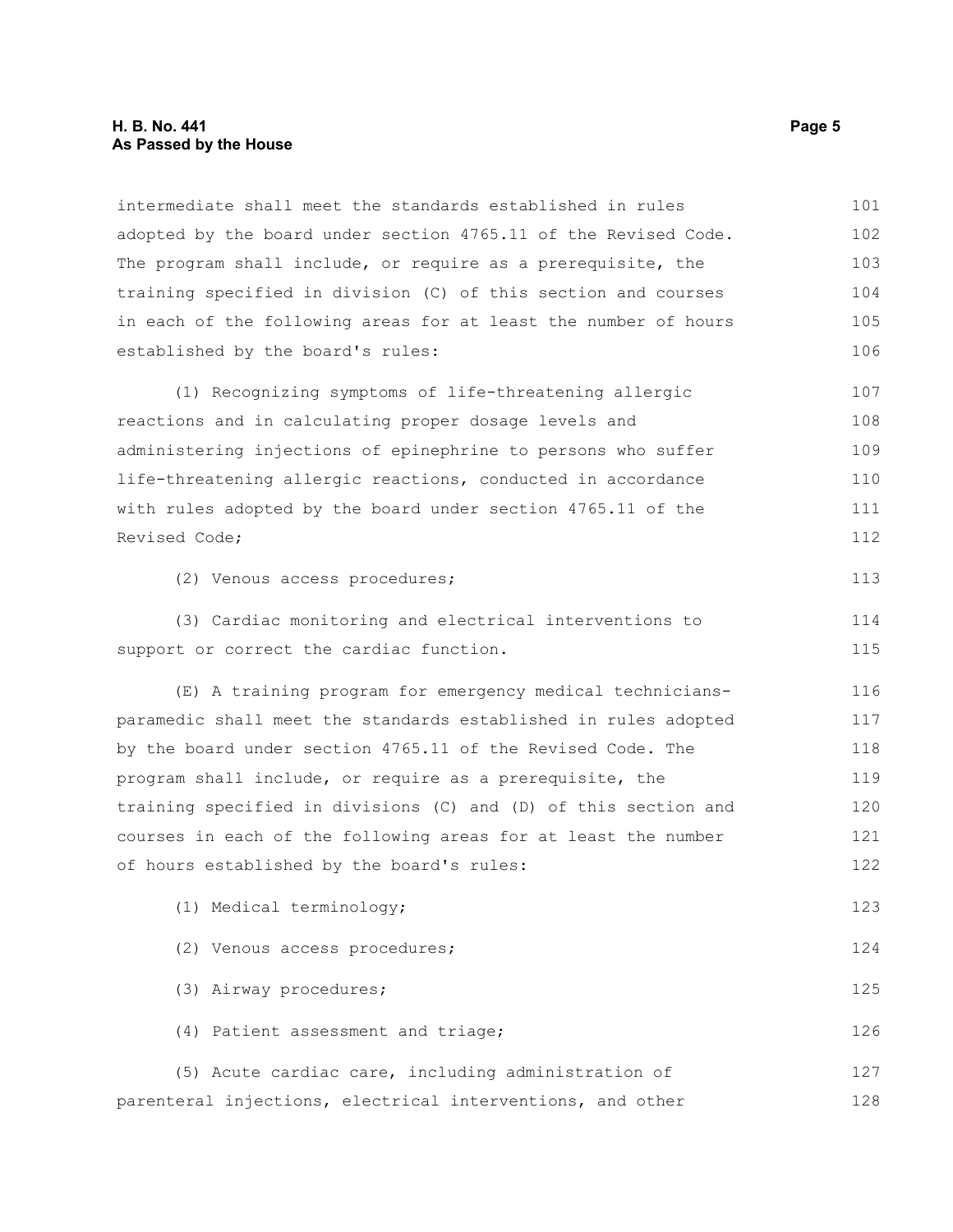| emergency medical services;                                      | 129 |
|------------------------------------------------------------------|-----|
| (6) Emergency and trauma victim care beyond that required        | 130 |
| under division (C) of this section;                              | 131 |
| (7) Clinical training beyond that required under division        | 132 |
| (C) of this section.                                             | 133 |
| (F) A continuing education program for first responders,         | 134 |
| EMTs-basic, EMTs-I, or paramedics shall meet the standards       | 135 |
| established in rules adopted by the board under section 4765.11  | 136 |
| of the Revised Code. A continuing education program shall        | 137 |
| include instruction and training in subjects established by the  | 138 |
| board's rules for at least the number of hours established by    | 139 |
| the board's rules. A continuing education program shall include  | 140 |
| instruction in identifying and interacting with individuals with | 141 |
| dementia, as provided in the dementia education and training     | 142 |
| course developed under section 4765.162 of the Revised Code.     | 143 |
| Sec. 4765.162. (A) As used in this section, "dementia"           | 144 |
| includes Alzheimer's disease or a related disorder.              | 145 |
| (B) The state board of emergency medical, fire, and              | 146 |
| transportation services, in consultation with the department of  | 147 |
| aging, shall develop a dementia education and training course to | 148 |
| be included in all emergency medical services training programs  | 149 |
| and emergency medical services continuing education programs     | 150 |
| accredited or approved under section 4765.15 of the Revised      | 151 |
| Code.                                                            | 152 |
|                                                                  |     |
| (C) The board shall adopt rules under section 4765.11 of         | 153 |
| the Revised Code governing the dementia education and training   | 154 |
| course developed under this section. The rules shall specify     | 155 |
| both of the following:                                           | 156 |
| (1)<br>The amount of training, which shall be at least two       | 157 |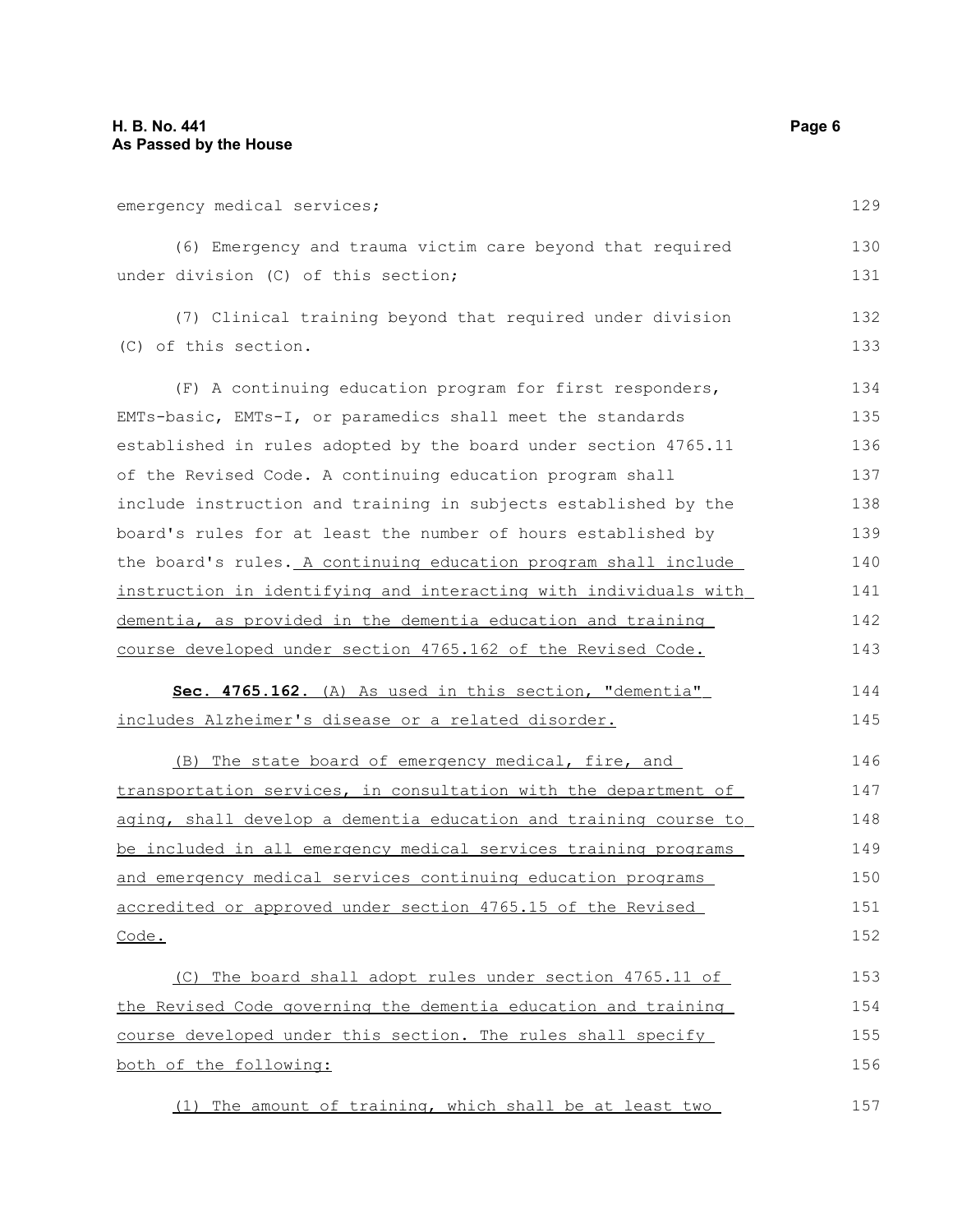| hours of instruction, that is necessary for satisfactory       | 158 |
|----------------------------------------------------------------|-----|
| completion of the dementia education and training course       | 159 |
| included in an emergency medical services training program;    | 160 |
| The amount of training, which shall be at least one<br>(2)     | 161 |
| hour of instruction, that is necessary for satisfactory        | 162 |
| completion of the dementia education and training course       | 163 |
| included in an emergency medical services continuing education | 164 |
| program.                                                       | 165 |
| (D) The dementia education and training course developed       | 166 |
| under this section shall include instruction in all of the     | 167 |
| following:                                                     | 168 |
| (1) Identifying individuals with dementia, including           | 169 |
| psychiatric and behavioral symptoms of dementia and common     | 170 |
| medical emergencies experienced by individuals with dementia;  | 171 |
| (2) Respectful and effective communication techniques for      | 172 |
| communicating with individuals with dementia and their         | 173 |
| caregivers;                                                    | 174 |
| (3) Techniques for addressing the behavioral symptoms of       | 175 |
| dementia during the administration of emergency medical        | 176 |
| treatment;                                                     | 177 |
| (4) Identifying and reporting incidents of abuse, neglect,     | 178 |
| and exploitation of individuals with dementia to the office of | 179 |
| the attorney general;                                          | 180 |
| (5) Protocols for contacting caregivers when an individual     | 181 |
| with dementia is found wandering or during an emergency or     | 182 |
| crisis situation;                                              | 183 |
| (6) Local resources available for individuals with             | 184 |
| dementia;                                                      | 185 |